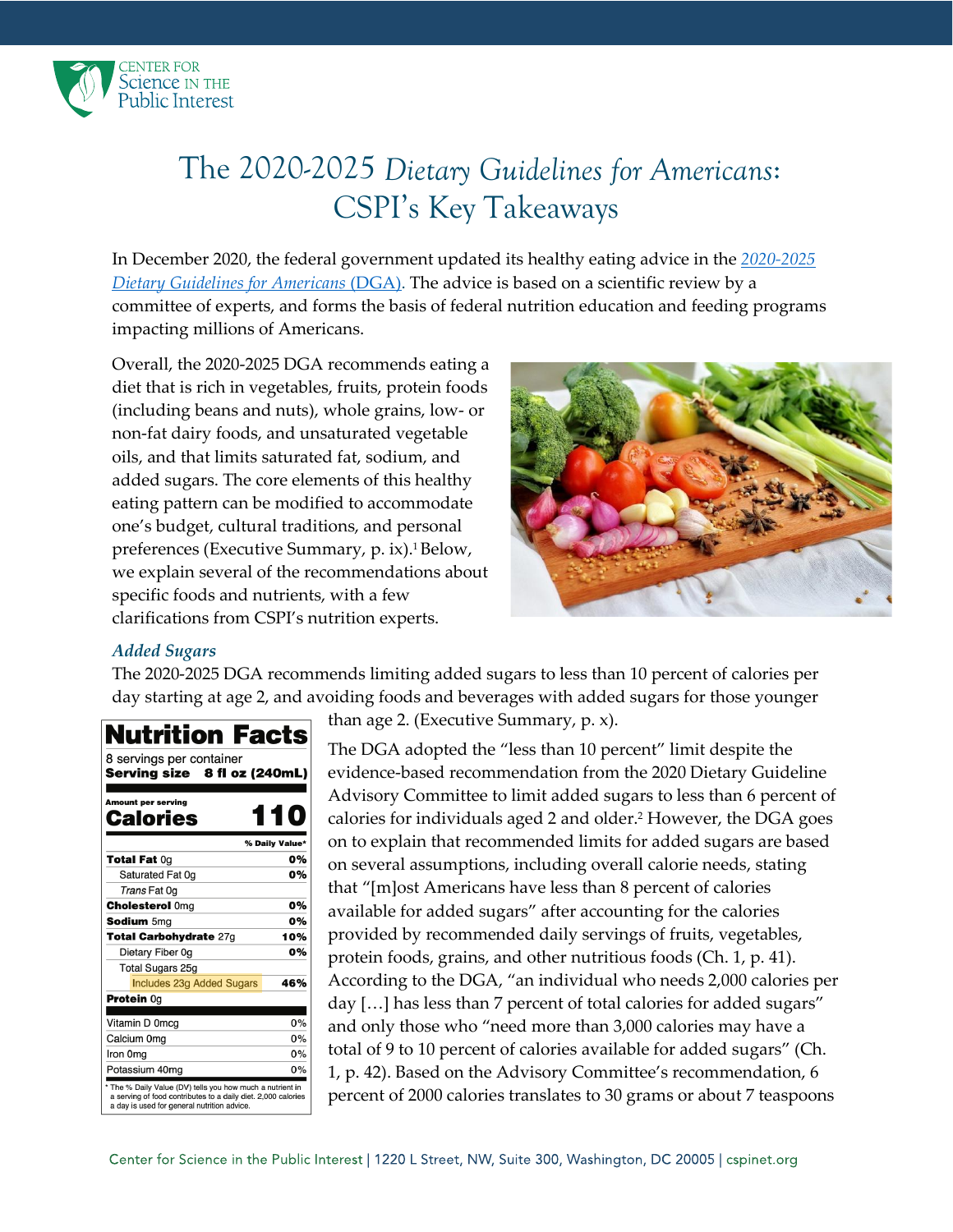of added sugar, less than the amount in a 12-oz can of Coca-Cola. In fact, sugary drinks, including soft drinks, fruit drinks, and sport or energy drinks, are the largest source of added sugars in the diets of Americans aged 1 and older (Ch. 1, p. 43).

#### *Sodium*

The 2020-2025 DGA recommends limiting sodium to less than 2,300 mg per day—and even less for children younger than age 14 (Executive Summary, p. x).

The average intake of sodium for Americans aged 1 and older is much higher than recommended, at 3,400 mg per day (Ch. 1, p. 46). Most of the sodium that Americans consume is added during commercial processing, including food preparation at restaurants, so individuals can start to lower their sodium intake by eating fewer highly processed foods and restaurant meals. Another strategy is reading the Nutrition Facts label of packaged foods to choose lower-sodium options (Ch. 1, p. 46). In the long-term, joint efforts from food and beverage industries, food service and retail establishments, and individuals are needed to lower Americans' sodium intake (Ch. 4, p. 102).

## *Saturated Fat*

The 2020-2025 DGA recommends limiting saturated fat to less than 10 percent of calories per day starting at age 2 (Executive Summary, p. x).

To achieve this goal, foods and ingredients high in saturated fat such as high-fat meat, full-fat dairy, butter, coconut oil, and palm oil should be limited and replaced with polyunsaturated fats found in seafood, nuts, legumes, and non-tropical vegetable oils (Ch. 1, p. 44).





#### *Seafood*

The 2020-2025 DGA recommends eating at least 8 ounces of seafood per week (Ch. 4, p. 96). Pregnant or lactating women are encouraged to eat at least 8 and up to 12 ounces of seafood each week, choosing varieties that are lower in methylmercury, which can be harmful to the developing child (Ch. 5, p. 117). CSPI recommends that all individuals, especially women of childbearing age, select seafood choices that are lower in methylmercury *and* higher in healthy omega-3 fatty acids such as salmon, mussels, and shrimp. With those considerations in mind, [CSPI's Recommended Seafood Choi](https://cspinet.org/resource/cspis-recommended-seafood-choices)ces provide clear guidance on which seafood to eat and which to avoid.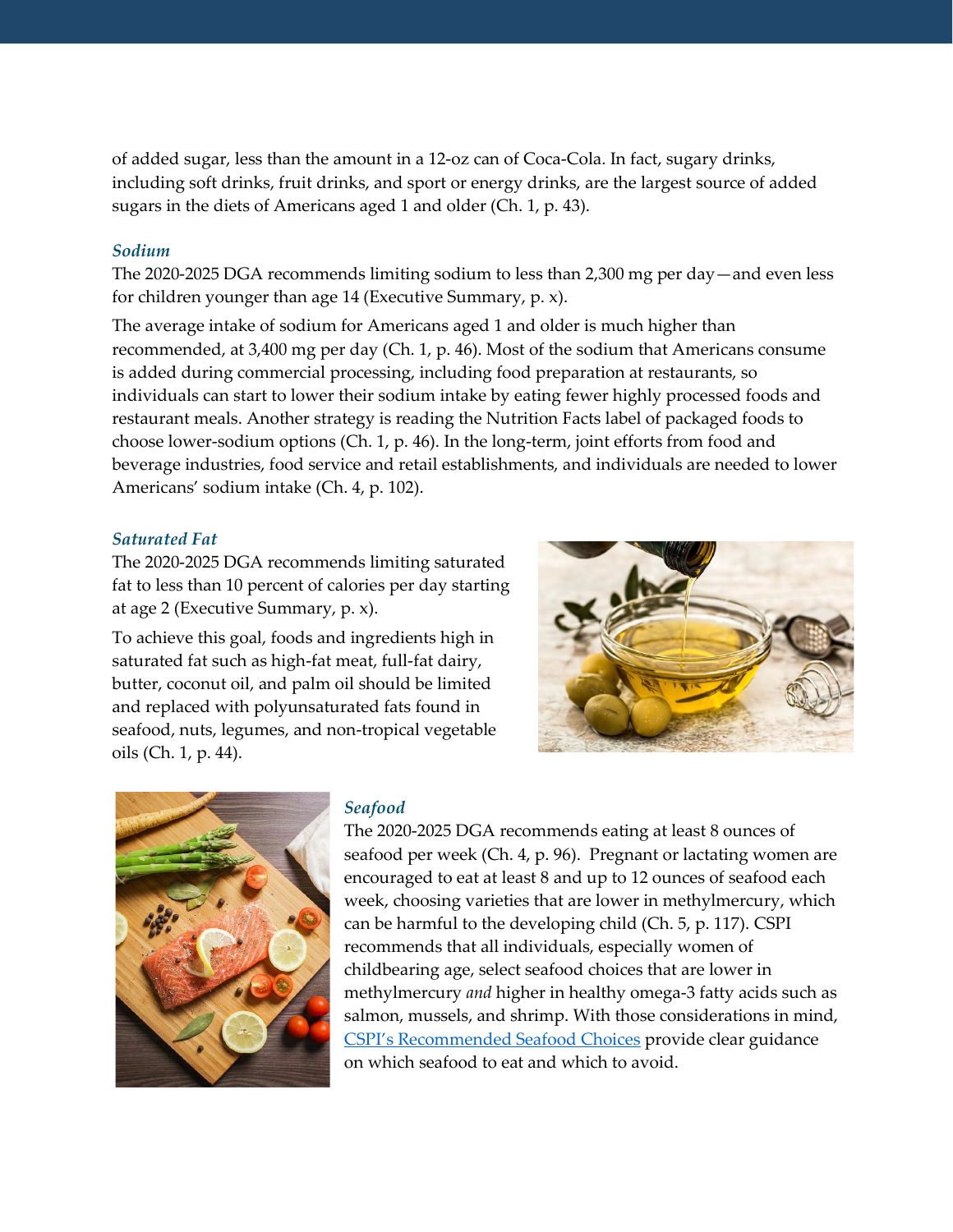## *Red and Processed Meats*

The 2020-2025 DGA encourages eating a variety of protein foods, including lean meats, poultry, eggs, seafood, beans, peas, lentils, nuts, seeds, and soy products (Executive Summary, p. ix).

"Lean meat" presumably includes lean beef and pork. However, elsewhere in the report, the DGA states that dietary patterns characterized by *lower* consumption of red and processed meats are associated with health benefits, including reduced risk of cardiovascular disease, type 2 diabetes, and certain types of cancer (Ch. 1, p. 23). This inconsistency leaves room for confusion about how lean meats fit into a healthy diet. Other health authorities take a plainer view of the science[: CSPI,](https://cspinet.org/eating-healthy/foods-avoid/big-fat-myths) [the](https://www.heart.org/en/healthy-living/healthy-eating/eat-smart/nutrition-basics/meat-poultry-and-fish-picking-healthy-proteins)  [American Heart Association,](https://www.heart.org/en/healthy-living/healthy-eating/eat-smart/nutrition-basics/meat-poultry-and-fish-picking-healthy-proteins) and the [American](https://www.aicr.org/cancer-prevention/food-facts/red-meat-beef-pork-lamb/)  [Institute for Cancer Research](https://www.aicr.org/cancer-prevention/food-facts/red-meat-beef-pork-lamb/) recommend limiting red and processed meat, including the lean varieties, in favor of more legumes, nuts, seeds, seafood, and poultry.



# *Feeding Children Under the Age of 2*

The 2020-2025 DGA recommends exclusively feeding infants human milk (*i.e.,* breast milk) for the first 6 months of life. When human milk is unavailable, iron-fortified infant formula is the only appropriate substitute. By 6 months of age, caregivers should begin introducing nutritious foods from all food groups, including protein foods, fruits, vegetables, and grains, while continuing to provide human milk or infant formula through the first year of life (Executive Summary, p. ix).



Many policy, institutional, and cultural barriers limit caregivers in meeting their breastfeeding goals, underscoring the need for policies to promote and support the practice. CSPI supports policies to increase access to paid family leave and supports like breast pumps and lactation counseling, and to increase investment in federal programs like the Special Supplemental Nutrition Program for Women, Infants, and Children (WIC) breastfeeding peer counselors.